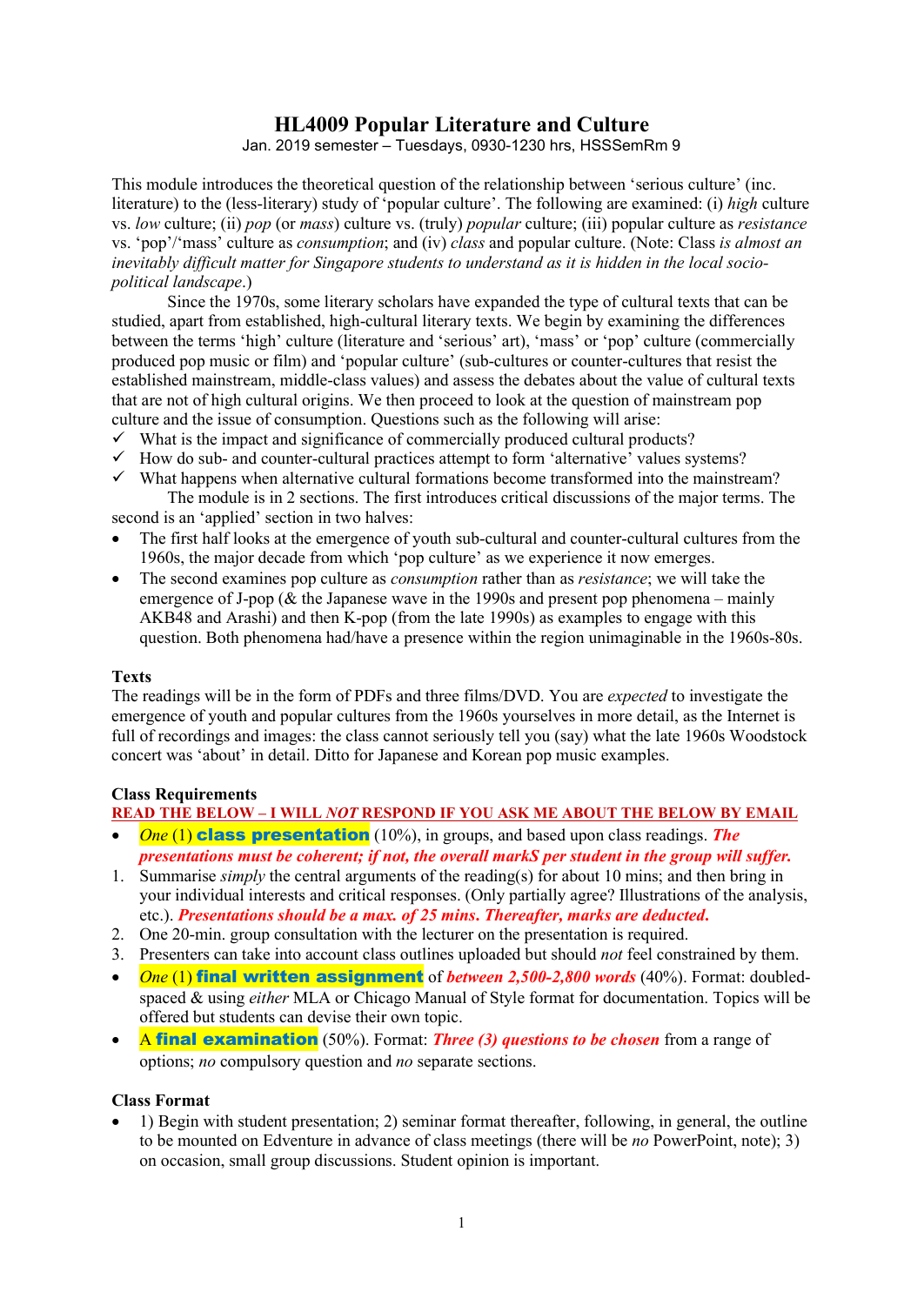- *Students should raise questions in the class* (disagree; agree; or simply seek clarification): *there is no such thing as a 'stupid' question*. Student thoughts are *vital learning moments* for the individual & the entire class**.** *In general, boldly ask questions: individual meetings cannot become individual tutorial sessions as that's unfair to the class.* I may or may not agree with your opinion, but that should *not* stop your response being shared. No need to be sensitive!
- It is not right to expect a private tutorial during consultation meetings.

#### **Consultations**

Make appointments in advance:  $c_j$ wlwee@ntu.edu.sg/6592 1569 (O). Each meeting will last about 20 mins – pls request in advance if you think more time is necessary. Come in with a *specific question or questions* in mind for best use of time.

#### **Readings**

- F. R. Leavis, 'Valuation in Criticism' (in *Valuation in Criticism and Other Essays*, ed. G. Singh [Cambridge: Cambridge UP, 1986) NIE Library: PR99 Lea.
- F. R. Leavis, '*Hard Times* [Charles Dickens' novel]: An Analytic Note', in *The Great Tradition: George Eliot, Henry James, Joseph Conrad* (1946; Harmondsworth: Penguin, 1962) NIE Library: PR873 Lea.
- Raymond Williams, *Communications*, 3rd edition (Harmondsworth: Penguin, 1976) *Selection*. P92.G7W726.
- Theodor W. Adorno, 'Culture Industry Reconsidered' (in *The Culture Industry: Selected Essays on Mass Culture* (London: Routledge, 1991) 2001 edition available: CB427.A241 2001
- Paul Willis, 'Symbolic Creativity', from Ann Gray and Jim McGuigan (eds.), *Studying Culture: An Introductory Reader* (London: Edward Arnold, 1993). NIE Library: CB430 Stu.
- John Clarke, Stuart Hall, Tony Jefferson & Brian Roberts, 'Subcultures, cultures and class', in *Resistance through Rituals: Youth Subcultures in Post-War Britain*, ed. Stuart Hall and Tony Jefferson (1975; London: Routledge, 1993) HQ799.G7R433 .
- *The Korean Wave: A New Pop Cultural Phenomenon* (Seoul: Korean Culture and Information Service, 2011), pp. 17-46; 68-69 – REQUIRED SECONDARY READING
- Carolyn S. Stevens, chap. 3, 'The Particulars of History', in *Japanese Popular Music: Culture, Authenticity, and Power* (London: Routledge, 2008), pp. 37-67 (focus on pp. 37, 49-67) ML2917.J3 S844 – REQUIRED SECONDARY READING
- Patrick Galbraith & Jason Karlin, selection from 'Introduction: The mirror of idols and celebrity', in Galbraith & Karlin (eds.), *Idols and Celebrity in Japanese Media Culture* (Houndmills: Palgrave Macmillan, 2012) P92.J3 I21
- Michael Fuhr, chap. 4, 'Producing the Global Imaginary: A K-Pop Troppology', in *Globalization and Popular Music in South Korea: Sounding Out K-Pop* (London: Routledge, 2016) ML3502.K6 F959.
- *Quadrophenia* (1979), dir. Franc Roddam. Selections played in class, but whole film to be viewed in advance before class meeting. See[: http://www.imdb.com/title/tt0079766/.](http://www.imdb.com/title/tt0079766/) It is up to students whether they wish to buy their own copy: **One copy on reserve at the Library Outpost.** PN1995.9.Y6Q1q.
- *Easy Rider* (1969), dir. Dennis Hopper: **One copy on reserve at the Library Outpost**. PN1995.9.U64E13 DISCS 1-2.
- *15: The Movie* (2003), dir. Royston Tan. The feature-length version & *not* the 2002 short-film version. No copy in the library available because of its 'R' rating. Available at[: https://www.amazon.com/15-Import](https://www.amazon.com/15-Import-anglais/dp/B0007Y2ARA)[anglais/dp/B0007Y2ARA](https://www.amazon.com/15-Import-anglais/dp/B0007Y2ARA)

#### Note:

- 1. The readings will be available as PDF files in Blackboard/Edventure.
- 2. Students are expected to read the critical readings with *intense* care an attention.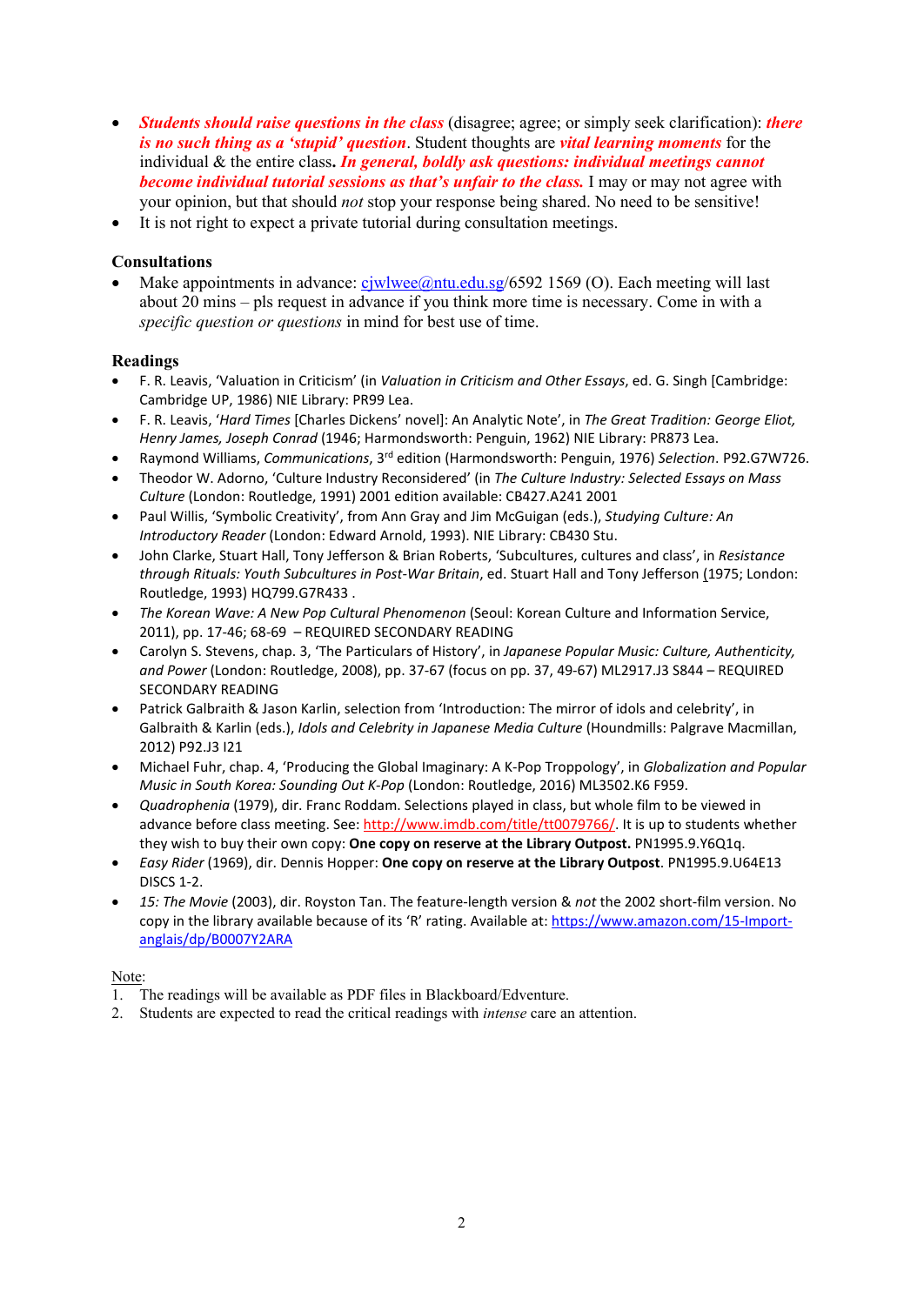## **Tentative Schedule, Readings and Topics**

#### MEETING ONE: **15 Jan**

#### Introduction:

Key issues for the module: 'high'/'low', 'mass', 'pop' and 'popular' cultures; class and culture; *popular* culture and resistance to the mainstream *versus* consumption and *pop*/*mass* culture.

#### MEETING TWO: **22 Jan**

F. R. Leavis: 'Valuation in criticism' (essay).

Issues: What is 'high culture' in relation to literature – Leavis' view; high-quality literary-linguistic expression and critical thinking; the ability of good literature to represent society in a comprehensive way, including 'ordinary' people.

Chapter 5 from Leavis, *The Great Tradition*, 'Hard Times'.

Issue: What does an application of Leavis's principles of criticism look like in practice? High culture and the ability to represent the genuinely popular.

#### MEETING THREE: **29 Jan**

Leavis, cont'd.

Raymond Williams, *Communications* (selection).

Issues: High culture and the ability to represent the popular (continued from Leavis) – but in forms *not always considered as 'high culture'*; literature and other forms of the 'expression' of culture; mass culture and mass media; culture as 'communication'; communication practices and its relation to the market.

MEETING FOUR: **5 Feb** NO MEETING – Chinese New Year

MEETING FIVE: **12 Feb.**

Williams, cont'd.

#### MEETING SIX: **19 Feb**

Theodor W. Adorno, 'Culture Industry Reconsidered' (one chapter in a book), in *The Culture Industry: Selected Essays on Mass Culture*.

Issues: Mass culture as a problem – mass culture is *not* genuinely popular culture. Rationality and the economic instrumentalisation of culture: mass culture as mass deception – emphasis on film; the homogenisation of culture and the restraint on its ability to genuinely express; the critical and Enlightenment capacity of high culture vs. the debased values of the culture industry

#### MEETING SEVEN: **26 Feb**

Paul Willis, 'Symbolic Creativity' (essay).

Issues: Mass/pop culture and its ability to express the popular – in *contrast* to Adorno; class identity and social values in the daily life of less-privileged youths; youth rituals, pop/mass culture, consumption and resistance against the 'mainstream'.

Introduction to working-class youth: film examples from the 1960s & 1990s.

#### **APPLIED SECTION:**

#### **So, how is all this work out in cultural production? I: The 1960s, the emergence of youth culture and the resistance to dominant values** MEETING EIGHT: **27 Feb**

*Quadrophenia* (1979), director Franc Roddam, a film about Mods & also Rockers set in 1964, the year of the famous between the two sub-cultural youth groups in Brighton, in southern England. (Based on a musical written by The Who, a famous English group who were Mods in the mid-1960s – they became more of a rock band by the late 1960s.)